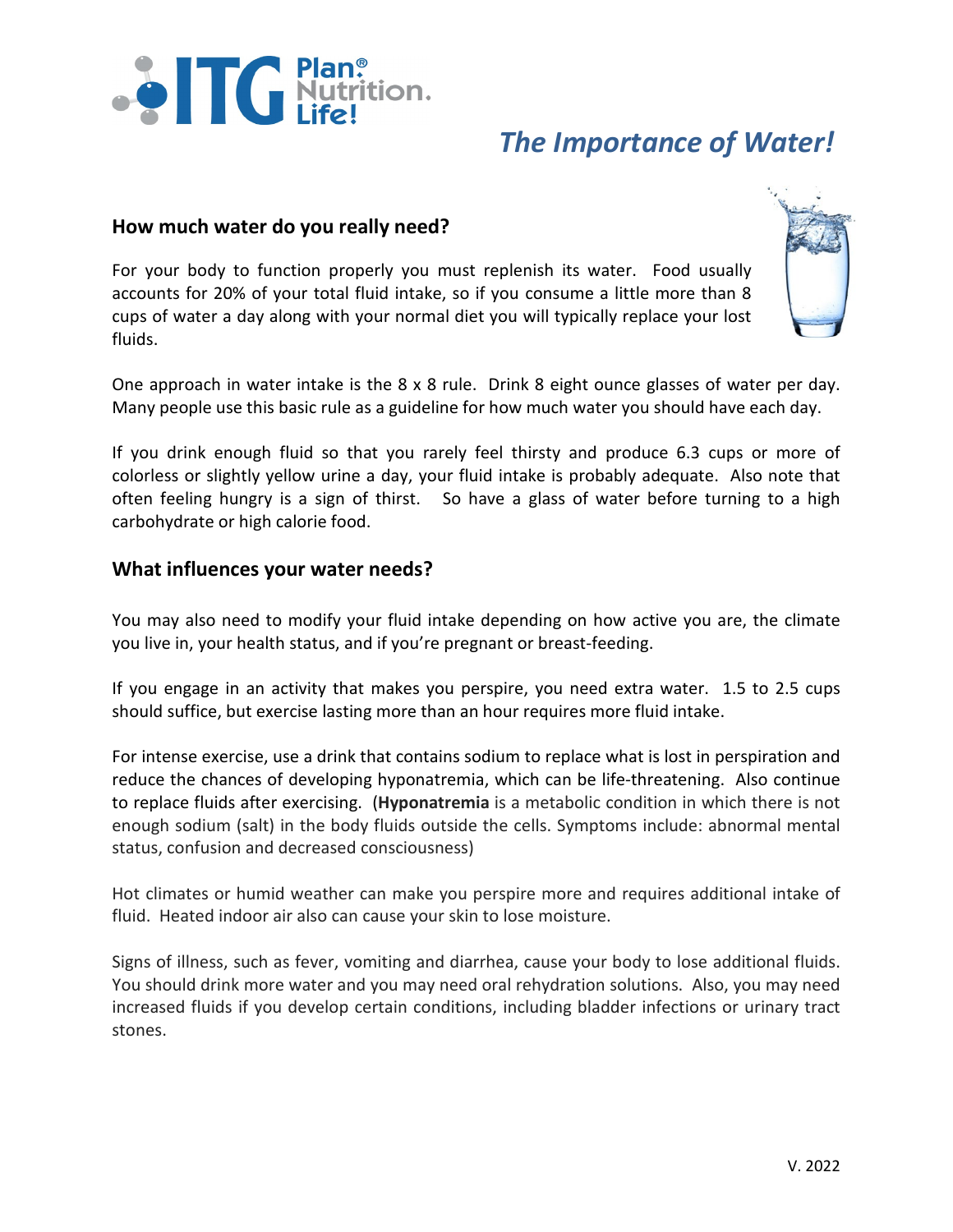# 

# **Staying Safely Hydrated**

It's not a good idea to use thirst alone as a guide for when to drink. By the time you become thirsty it's possible to be slightly dehydrated. As you get older your body is less able to sense dehydration and send your brain signals of thirst.

**To ward off dehydration make water your beverage of choice and consider the following:** 

- $\frac{1}{2}$  Drink a glass of water with each meal and between each meal
- $\bigstar$  Hydrate before, during and after exercise
- $\frac{1}{\sqrt{2}}$  Substitute sparkling water for alcoholic drinks at social gatherings
- $\downarrow$  If you drink water from a bottle, thoroughly clean or replace the bottle often

Excessive thirst and urination can be signs of a serious medical condition. If you're concerned, check with your medical doctor.

## **Water is your body's principal component!**

Water makes up about 60 % of your body weight. Every system in your body depends on water. Water flushes toxins out of vital organs, carries nutrients to your cells and provides a moist environment for ear, nose and throat tissues.

Lack of water can lead to dehydration, making it hard for your body to carry out normal function and even mild dehydration can drain your energy and make you tired.

Water is a natural appetite suppressant. Do not underestimate the power of this statement. Lack of water can lead to over eating. Your brain does not differentiate between hunger and thirst. So, when you think you are feeling hungry your body may be signaling you that you are thirsty!